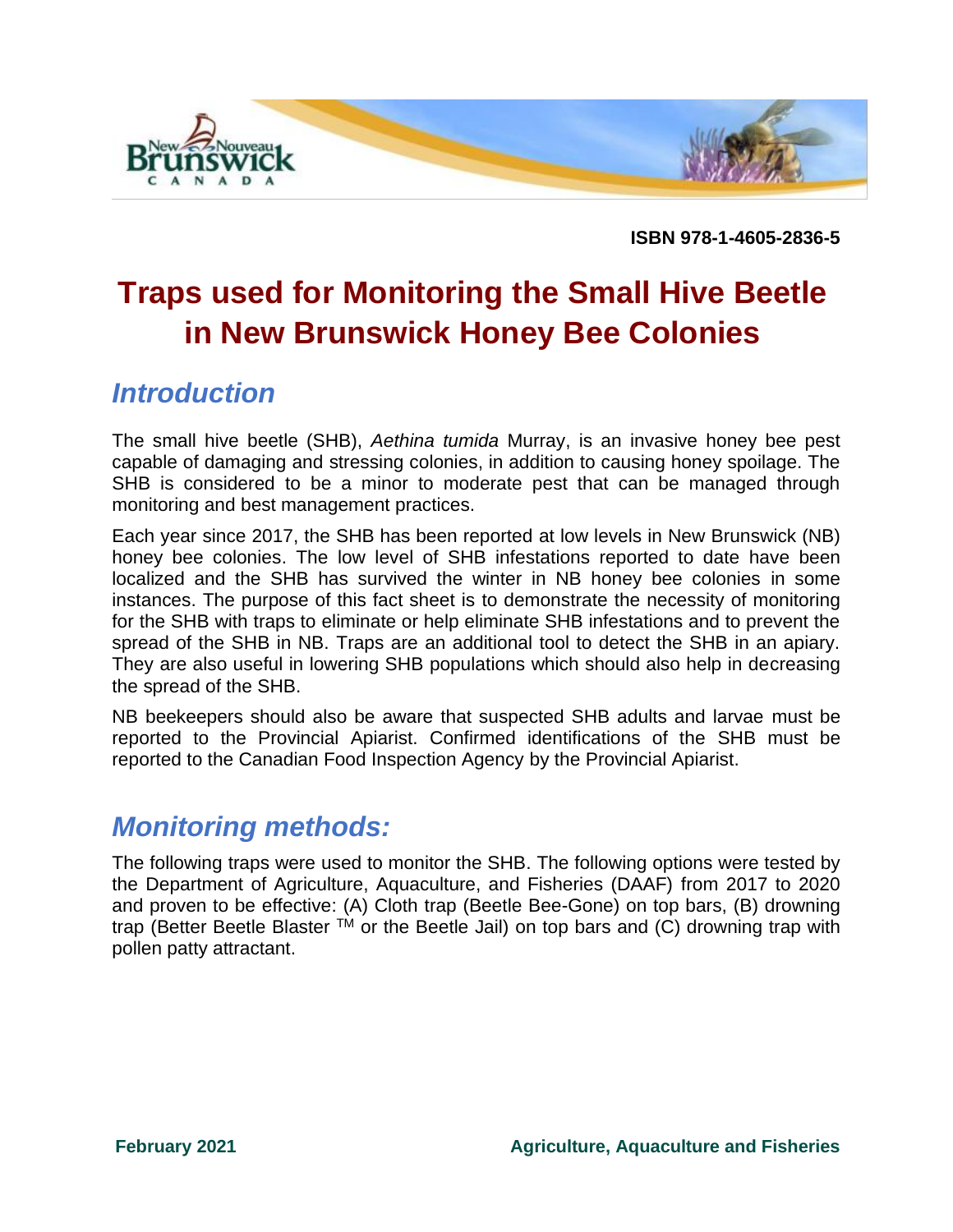## *Method A: Cloth trap on top bars*

- **Trap:** Beetle Bee-Gone cloth trap (12 X 15 cm).
- **Placement:** Place the cloth trap on the top bars of the brood chamber in the corner away from the center, where the SHB tends to hide from honey bees. Place the edges of the cloth over the inner edge of the hive to keep it in place (Figure 1).
- **How the trap works:** The bees chew the cloth to try to remove it. This causes strands to become loose which makes the cloth appear fuzzy (Figure 2). The SHB adults become entangled in the loose strands and die. The cloth gradually becomes less effective as the loose strands get chewed off.
- **Inspection:** Inspect the condition of the cloth and for the presence of SHB adults every five to seven days. Replace the cloth after two weeks, or as needed, if the cloth becomes disintegrated or when the cloth becomes too disintegrated to trap beetles.
- **Sample collection:** Place the cloth with SHB in an airtight plastic bag. Place this in another airtight plastic bag with a label in between the bags. The label should have the following information: the date the cloth was placed on the top bars, the date it was removed, the name of the collector, location and the colony number. Freeze the sample for 24 hours and send for identification to your nearest NB Department of Agriculture, Aquaculture and Fisheries office and label the package "Attention: Provincial Apiarist".
- **Notes:** There is a slight chance (0.15%) (New Brunswick data) of trapping a queen honey bee. The risk can be lessened by placing the cloth trap in the corner, as previously mentioned. It is recommended to purchase cloths sold for trapping the SHB from a beekeeping supplier.



Figure 1. Beetle Bee-Gone cloth trap placed on the top bars of a brood chamber in the corner and over the inner edge of the hive.

### **February 2021 Agriculture, Aquaculture and Fisheries**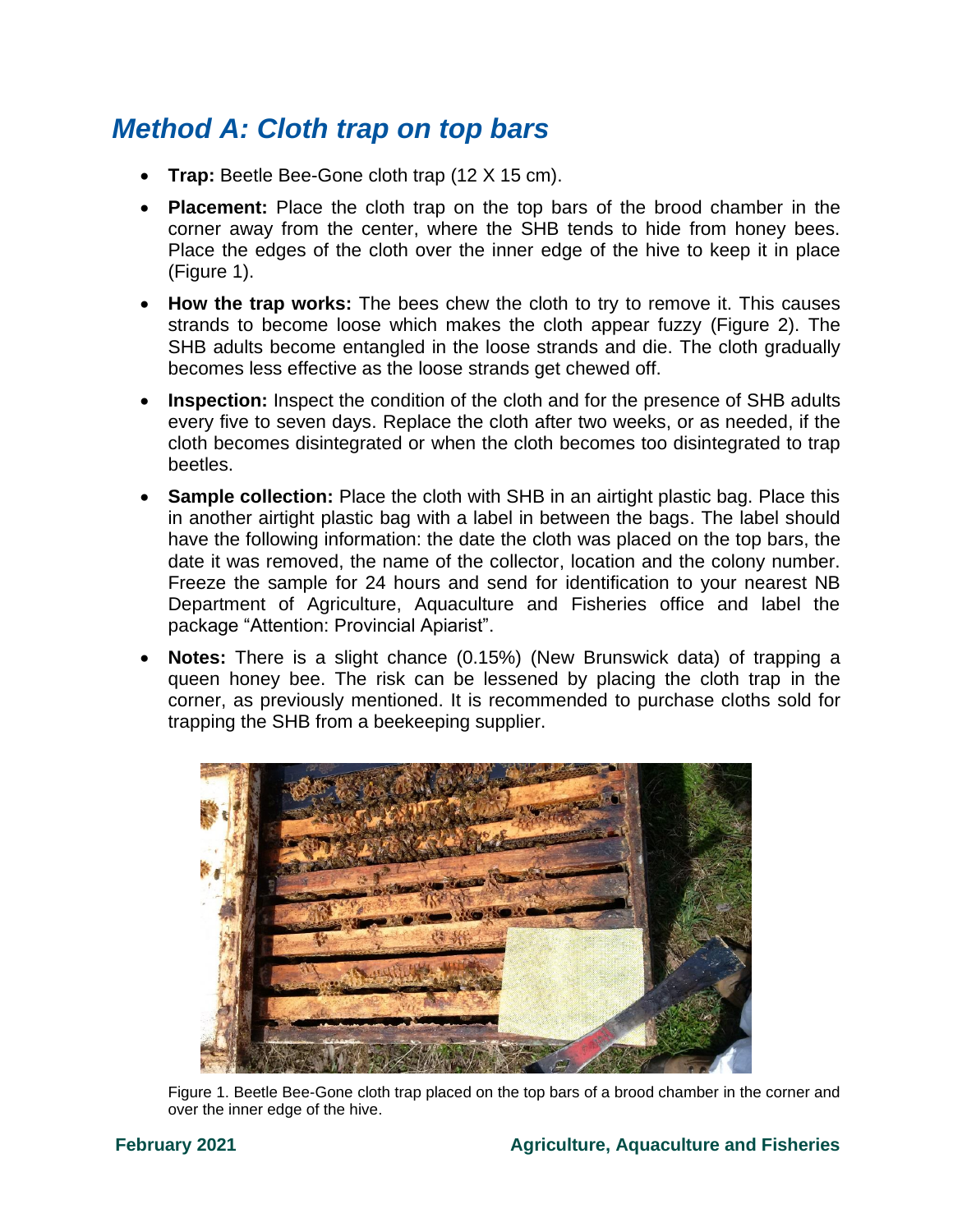

Figure 2. Honey bees chewing a Beetle Bee-Gone cloth trap, making strands loose.

### *Method B: Drowning trap on top bars*

- **Trap:** Better Beetle Blaster trap [22.5 cm long] (Figure 3) or Beetle Jail [17.5 cm long] trap (Figure 4). One or two traps may be used, depending upon the beekeeper's preference.
- **Placement:** Place one or two traps between the tops of the outermost frames. The SHB tends to remain in the corners to escape honey bees. A trap may be placed near the outer edge or in a corner, based upon the beekeeper's preference. If two traps are used, they should preferably be placed far apart from each other to cover a wider area.
- **Trap preparation:** Ensure the hive is leveled before adding liquid to the trap. Use food grade vegetable oil such as corn oil or sunflower oil or oil sold by beekeeping supply stores sold specifically for trapping the SHB. Apple cider vinegar may also be used but the trap will have to be inspected more frequently than a trap with oil due to evaporation. Fill one third of the compartment of the Better Beetle Blaster trap or one third of the outer two compartments of the Beetle Jail trap. A ripe piece of Bartlett pear may be placed in the centre compartment of the Beetle Jail trap to attract SHB adults. The ripe piece of Bartlett pear has a chemical which attracts the SHB. Other fruit may be used because the SHB are scavengers of rotting fruit.
- **How the trap works:** The SHB walks to escape from honey bees and falls into the trap opening and drowns (Figure 5). The trap opening is too small for a honey bee.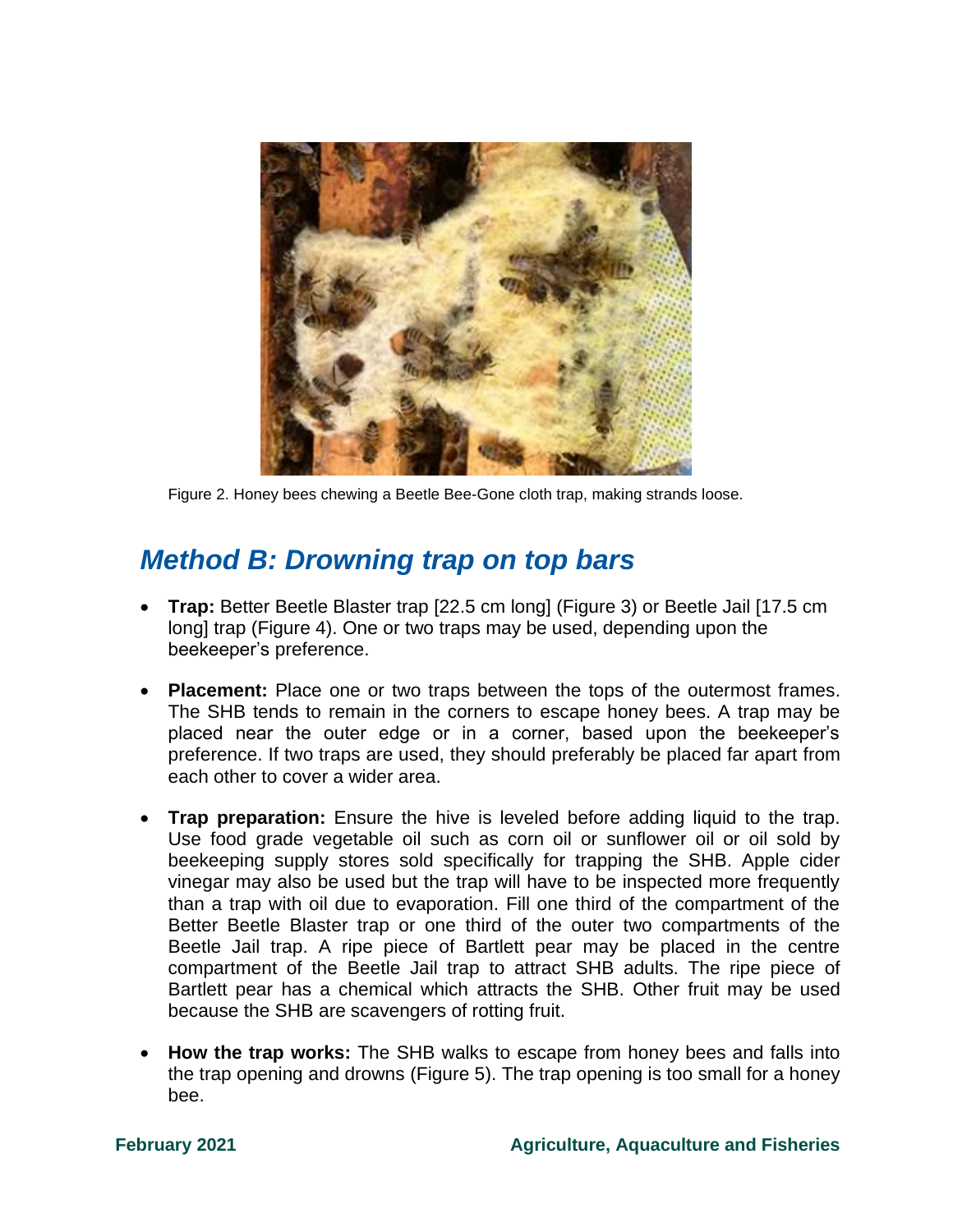- **Inspection:** Inspect the trap weekly for the presence of SHB. Slowly remove the hive cover in case the cover has been stuck to the trap with propolis.
	- o If using the Better Beetle Blaster trap: slowly drag a hive tool over the trap to squash any SHB which may be hiding under the edge of the trap before removing it.
- **Sample collection:** Place the trap with SHB in an airtight plastic bag. Place this in another airtight plastic bag with a label between the bags. The label should have the following information: the date the cloth was installed, the date it was removed, the name of the collector, the location and the colony number. Freeze the sample for 24 hours and send it for identification to your nearest NB Department of Agriculture, Aquaculture and Fisheries office and label the package "Attention: Provincial Apiarist".
- **Notes:**

The Better Beetle Blaster trap is less expensive compared to the Beetle Jail trap, but it has to be destroyed to remove the suspected SHB for identification. The Better Beetle Blaster trap is designed to be disposable.

Both traps may infrequently trap miscellaneous species of beetles which are incidental and are not honey bee pests. This stresses the importance of submitting suspected SHB specimens to be identified.



Figure 3. Drowning trap: Better Beetle Blaster trap.



Figure 4. Drowning trap: Beetle Jail trap.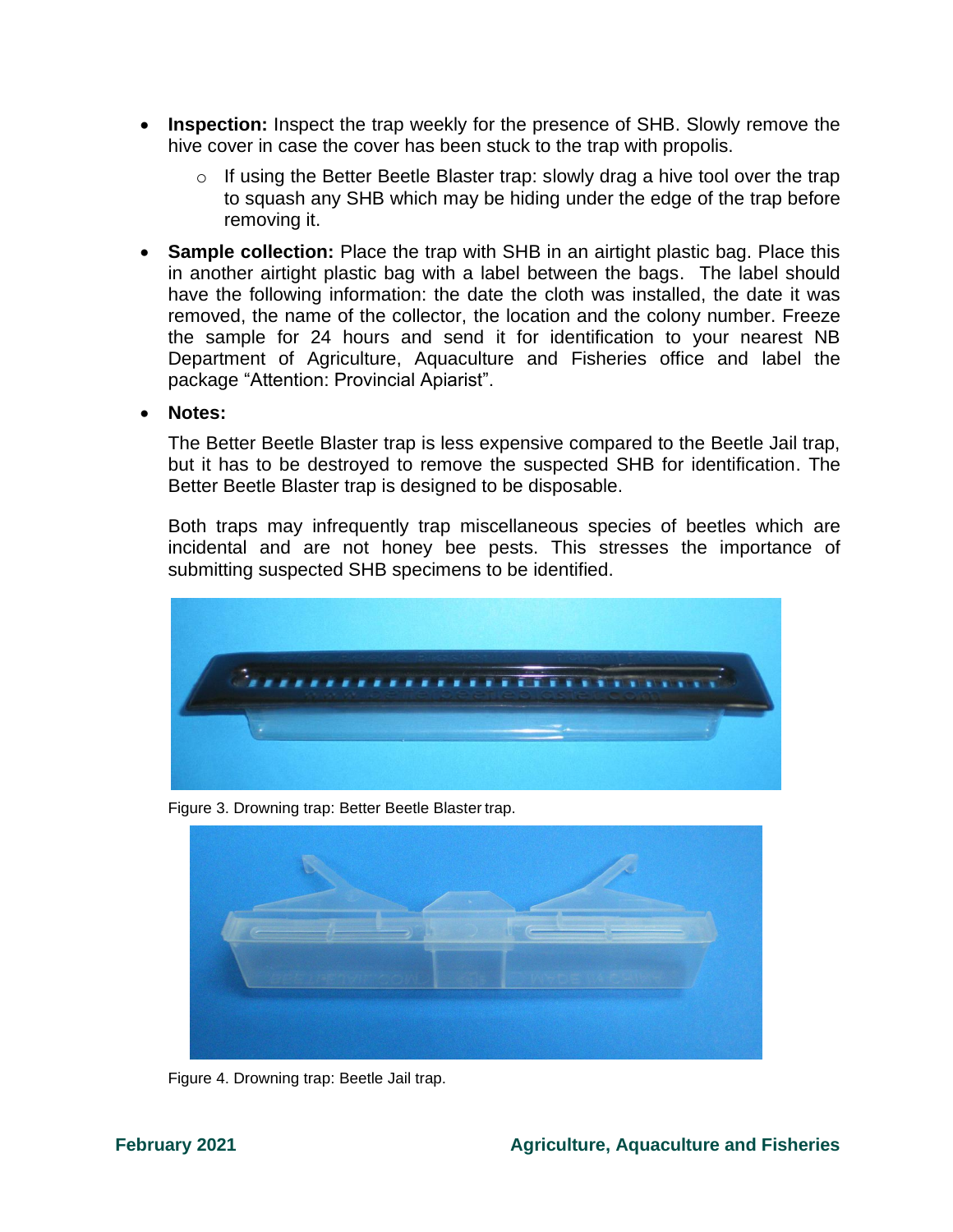

Figure 5. **Top view**. An adult small hive beetle [5 to 7 mm long] (inside the red circle) in a Better Beetle Blaster trap after the liquid has been removed from the trap. Although the photo is enlarged, the SHB is in the background and, therefore, appears approximately life size (5 to 7 mm long).



Figure 6. **Side view.** An adult small hive beetle (inside the red circle) in a Better Beetle Blaster trap after the liquid has been removed from the trap.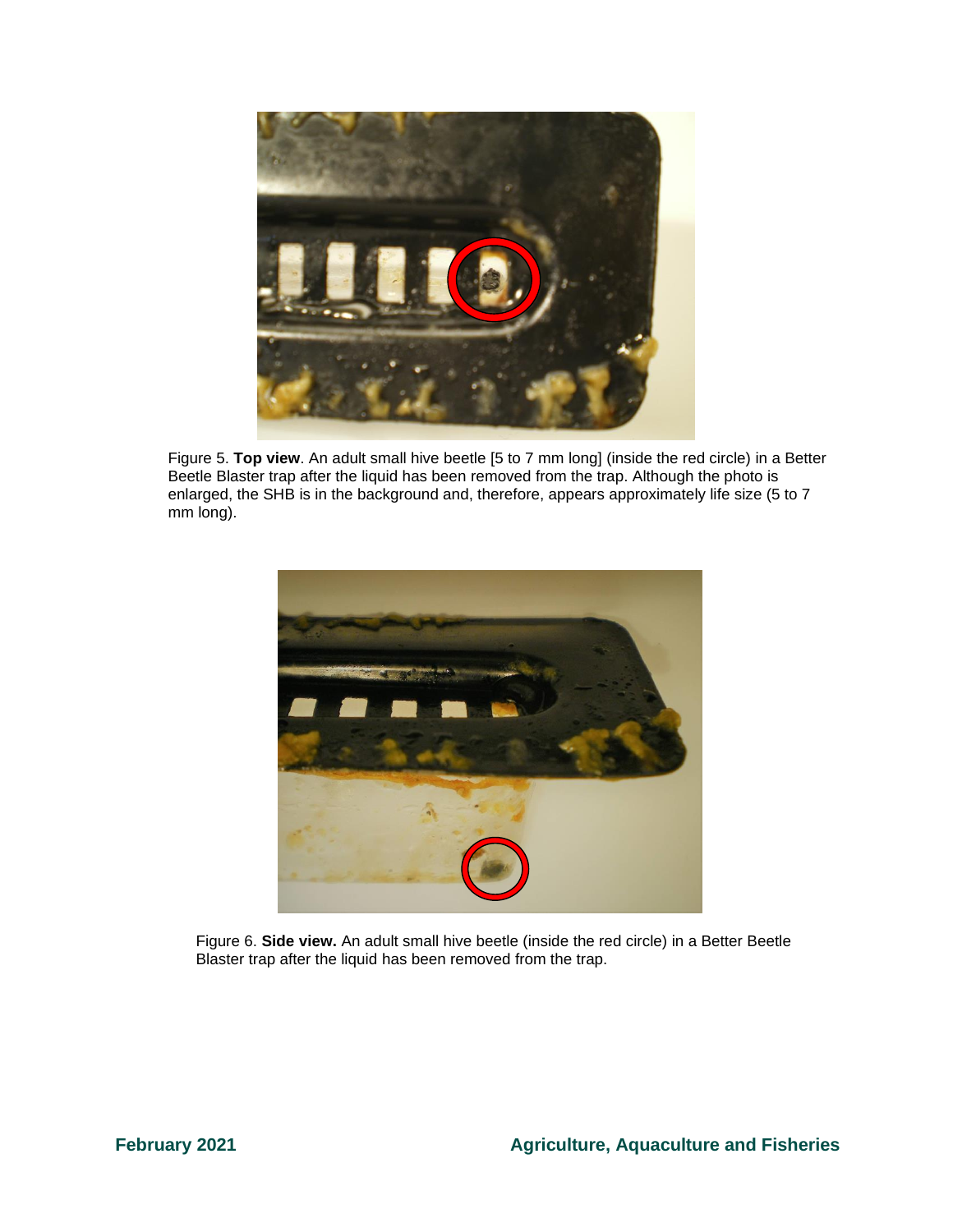## *Method C: Pollen patty attractant with drowning trap on top bars*

- **Attractant:** Pollen patty.
- **Placement:** Place the pollen patty on the top bars, preferably in a corner as this is where the SHB tend to hide. Place the SHB drowning trap next to the pollen patty with the long side of the trap next to the pollen patty to increase the likelihood of the adult SHB going into the trap.
- **How the attractant works:** 
	- o **SHB egg-laying activity:** The pollen patty will attract adult SHB to lay eggs on it. SHB larvae on the underside of the patty tend to crawl and hide between the pollen patty and the top of the frame (Figure 6). The presence of suspected SHB larvae indicates that an adult female SHB is (or was) most likely present in the colony. The patty will, in relatively very a few instances, attract other species of scavenging beetles which are not honey bee pests and some of these other species have larvae that are undistinguishable from SHB larvae.
	- o **Hiding place for adult SHB:** The pollen patty provides a convenient area for the adult SHB to hide from honey bees between the top of the patty and the inner cover. This may make it more likely to find a SHB when inspecting.
- **Inspection:** Inspect the pollen patty (and the trap, if also present) for the presence of SHB weekly or at shorter intervals if the colony is strong, otherwise the pollen patty may be eaten before reinspection.
- **Sample collection:**
	- o **Sample collection for SHB adults**: Place the trap with SHB in an airtight plastic bag. Place this in another airtight plastic bag with a label between the bags. The label should have the following information: the date the cloth was installed, the date it was removed, the name of the collector, the location and the colony number. Freeze the sample for 24 hours.
	- o **Sample collection for larvae:** It is not always possible to identify suspected SHB larvae to species based on physical appearance. If only larvae are found, the larvae should be kept alive in an airtight container with a pollen patty and sufficient air. This is important because the larvae will need to be reared to the adult stage for identification.